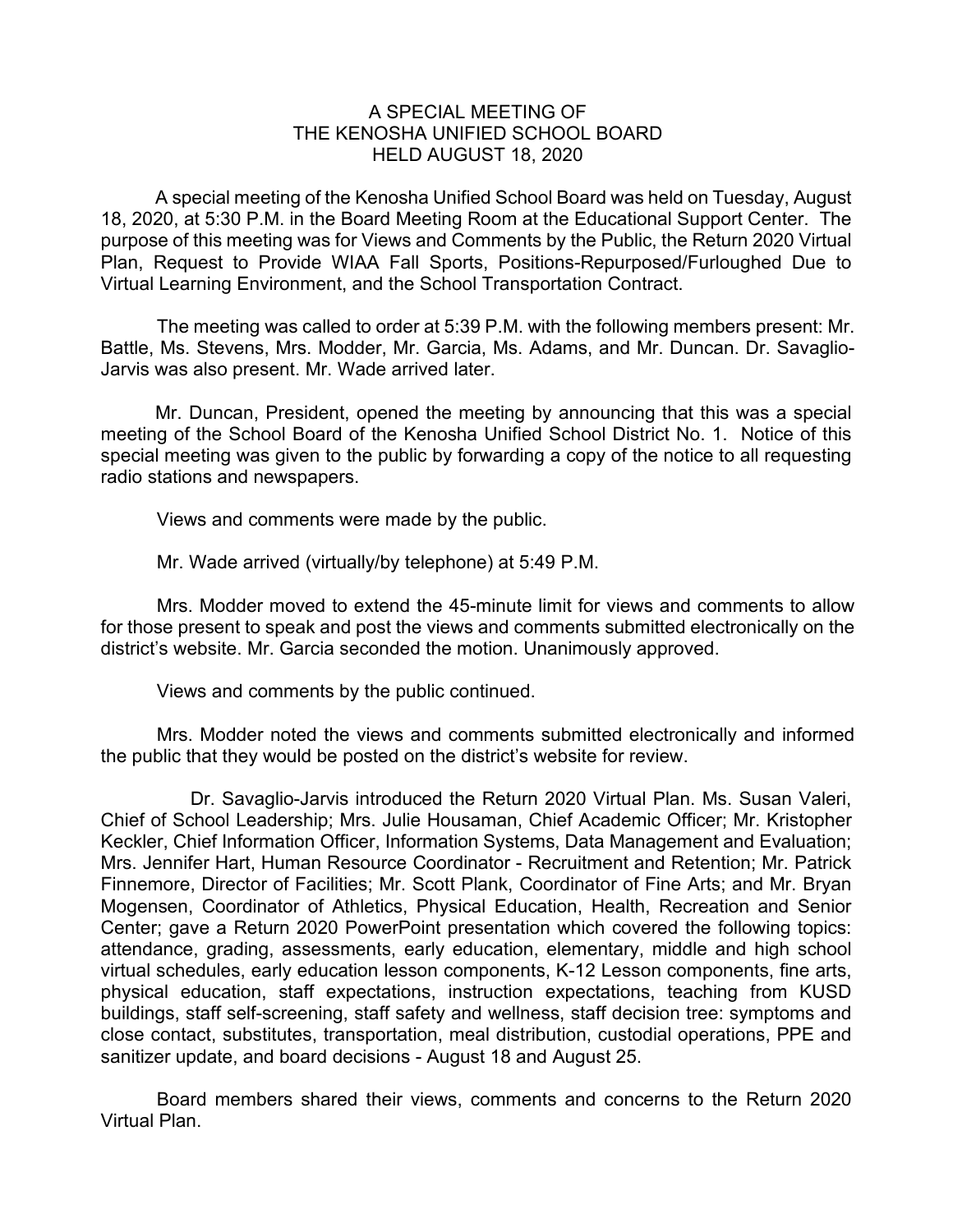Mrs. Modder moved to rescind the motion made at the July 28, 2020 meeting for students to return to school fully virtual with a return date for in person to be determined. Mr. Wade seconded.

Roll call: Ayes: Mr. Battle, Ms. Stevens, Mrs. Modder, Mr. Garcia, Ms. Adams, Mr. Wade and Mr. Duncan. Noes: None. Unanimously approved.

Ms. Adams moved to approve the original Return to 2020 plan presented at the July 28, 2020 meeting which offers an in person or virtual learning option with a school start date to be moved to September 14, 2020 and also approve the WIAA's recommendation of a seasonal start date of August 24, 2020 for girls swimming and diving, boys and girls cross country, girls golf and girls tennis and a September 7, 2020 start date for football, boys and girls volleyball and boys soccer. If a COVID surge outbreak shall occur, this issue should be revisited. Mr. Wade seconded the motion.

Roll call: Ayes: Mr. Battle, Ms. Stevens, Mrs. Modder, Mr. Garcia, Ms. Adams, Mr. Wade and Mr. Duncan. Noes: None. Unanimously approved.

The Board recessed at 8:41 P.M. and reconvened at 8:50 P.M.

Mr. Duncan noted that the Request to Provide WIAA Fall Sports agenda item was addressed in the previous motion, excerpts follow:

"Kenosha Unified School District, Franklin School District, Oak Creek School District and Racine Unified School District make up the Southeastern Athletic conference.

Athletics will adhere to the WIAA sports specific guidance and student athlete participation is strictly voluntary. Each student and parent/guardian will be required to sign the KUSD Extra Curricular Waiver and Release of Claims form (Appendix A). WIAA recommends a seasonal start date of August 17, 2020 for girls swimming and diving, boys' and girls' cross country, girls golf and girls' tennis. Football, boys' and girls' volleyball, and boys' soccer start date of September 7, 2020.

Administration supports moving forward with the WIAA recommended plan for high and low risk sports with the exception that low risk sports will have a start date of August 19, 2020 following School Board approval of the plan.

Administration requests that the Board of Education approve WIAA's recommendation of a seasonal start date of August 19, 2020 for girls swimming and diving, boys' and girls' cross country, girls golf and girls' tennis and September 7, 2020 for football, boys' and girls' volleyball, and boys' soccer."

Ms. Valeri and Mr. Tarik Hamdan, Chief Financial Officer, presented the Positions-Repurposed/Furloughed Due to Virtual Learning Environment submitted by Ms. Valeri, Mr. Hamdan, and Dr. Savaglio-Jarvis, excerpts follow:

"On July 28, 2020 the school board voted to begin the school year with an all virtual learning option. In the virtual learning environment, some staff will need to be re-purposed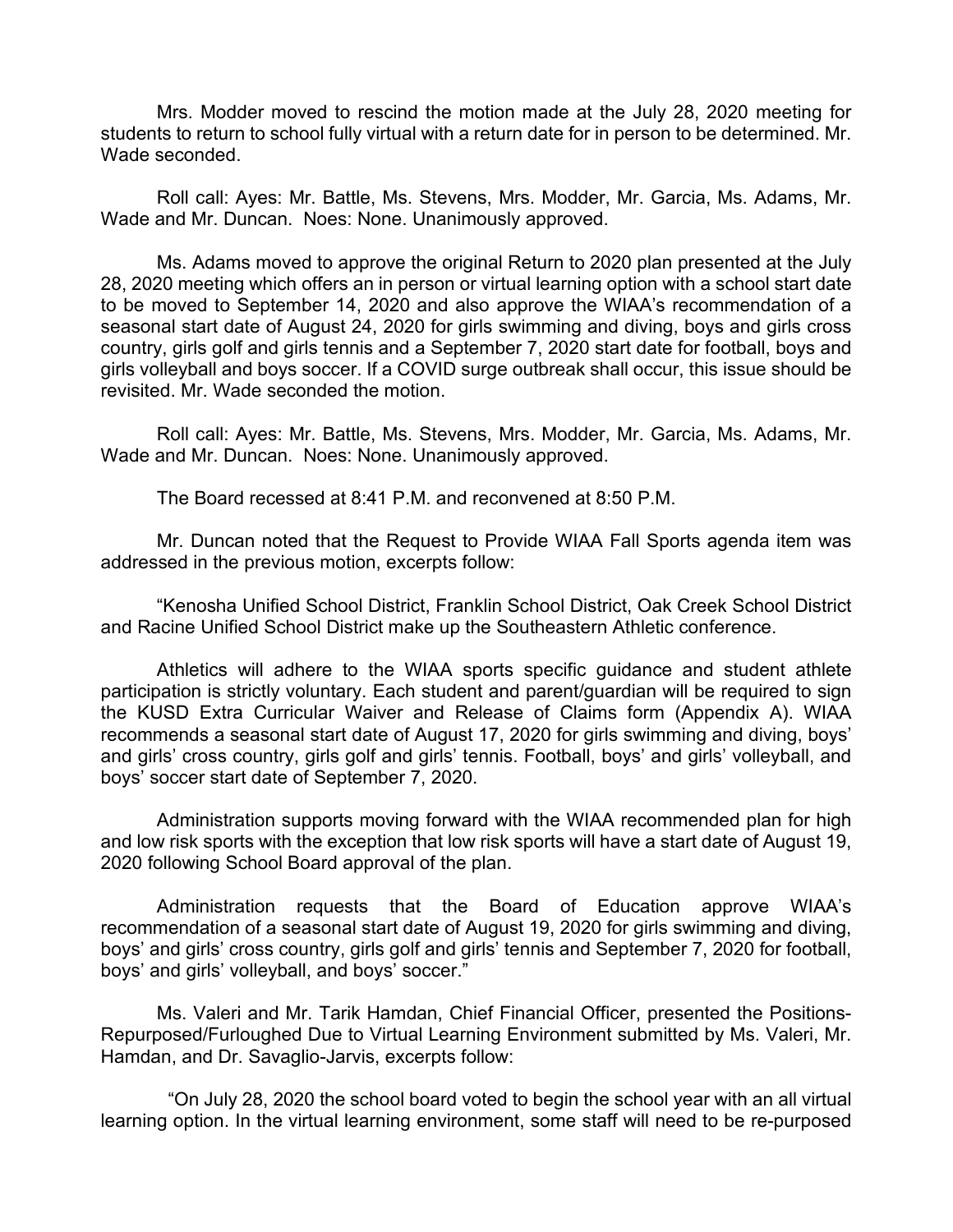to cover needs that will or have arisen due to a virtual environment. The attached spreadsheet (attachment A) lists the positions that may be re-purposed.

Non-FTE Timesheet only employees (attachment B) will be furloughed for the length of the virtual learning environment. Furlough means any reduction in hours for staff. However, budget managers will be allowed to utilize these staff members and assignments on an as needed basis and pay for actual hours worked. For example, noon hour supervisor would normally work approximately 10 hours a week, since lunches are not being served in each building, this position would not be needed. Therefore, pay for those 10 hours of wages would not be supported.

Attachment C is a draft sample of possible duties for identified positions. Administration will continue to work with staff in order to identify other possible duties as an on-going basis due to this the virtual environment and pending needs to support students, staff and families.

Administration is recommending to re-purpose the attached list of full time equivalent staff for the duration of an all virtual learning environment and furlough the list of hourly, parttime staff that will not be used during this time."

Mr. Battle moved to approve the ability to re-purpose the attached list of full time equivalent staff for the duration of an all virtual learning environment and the ability to furlough the list of hourly, part-time staff that will not be used during this time. Mr. Garcia seconded the motion. Unanimously approved.

Mr. Hamdan presented the School Transportation Contract submitted by Mr. Jeffrey Marx, Transportation Supervisor; Mr. Finnemore; Mr. Hamdan; and Dr. Savaglio-Jarvis, excerpts follow:

"The Kenosha Unified School District (KUSD) utilizes a third-party vendor to provide student bus transportation services. The previous contract was held by First Student, Inc. for a period of five (5) school terms from August 2015 to August 2020 (Attachment A).

Given the pending expiration of the contract, the administration notified Board members and initiated a public request for proposal (RFP) to invite vendors to bid on a new multi-year contract. The RFP was published on March 12, 2020, and closed on May 18, 2020. Based on the RFP response, the incumbent vendor was awarded the bid and contract language negotiations commenced in early June 2020 between KUSD and First Student, Inc. After both sides settled on agreeable contract language, the Board was provided with a summary and overview of the contract by the district negotiators and legal counsel.

Administration recommends that the Board approve the attached School Transportation Contract with First Student, Inc. (Attachment B) for a period of six (6) school terms from August 2020 to August 2026."

Ms. Stevens moved to approve the School Transportation Contract with First Student, Inc. (Attachment B) for a period of six (6) school terms from August 2020 to August 2026. Mr. Battle seconded the motion. Unanimously approved.